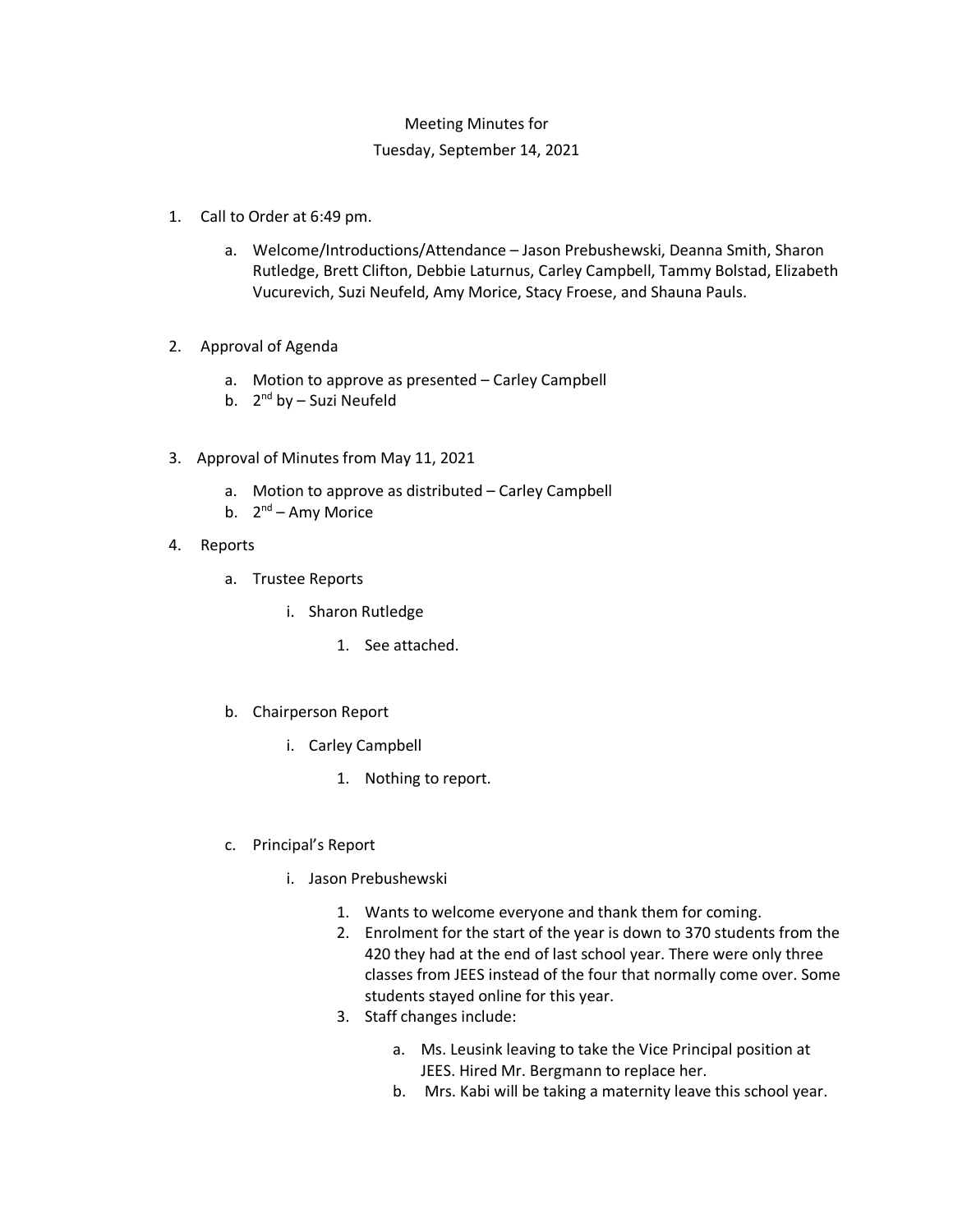- c. The school has hired 4.5 educational assistants for this year.
- 4. COVID Update– RIBMS is the only school (at least in Coaldale) that requires staff and students to wear masks in the school's common areas. The decision was made because half of the school is not eligible to receive a vaccination and all the students are able to wear a mask responsibly. School is not cohorting the students by class this year but by grade level and while they are asked to stay in their areas it is possible that the grades can mix when they are in the halls changing classes. It was decided to keep masks until we see where things go. The kids were used to it from last year and so it has not been a big deal for them. The school is hopeful that masks can be gone by December.
- 5. The school started the year off with no student access to microwaves but have now decided to start using them. New microwaves were purchased so that there is one for each class (sometimes one for two classes as they share in the breakout rooms). The school has asked that students (and parents in sending items) try to keep the reheat times reasonable so that all students are able to get their lunch.
- 6. Communication was sent to the families of grade 7 and 8 students regarding the possibility of vaccinations being offered to students at the school. However, the school only received one form back from a family so the vaccinations will not be happening at the school.
- 7. Athletics are a go at the school but there will be some modifications. Particularly, in regard to spectators. Mass gatherings are not allowed in the school and all non-athletes must be masked. The school will space people out on the bleachers by marking off some of the bleachers. The problem is with the number of spectators that attend tournaments. The school will not be allowing spectators to gather and socialize in the atrium and will be requiring them to dine off site.
- 8. The walk-a-thon is also a go this year. It is the one and only school fundraiser. In a normal year it can bring in \$20,000 which is used to fund field trips and other events at the school. The kids walk 5 to 6 km around Coaldale, and they gather pledges from friends and family to support their walk. Pledges can be paid online and is the only option available this year. The school does not want to handle cash and cheques. Prizes this year will include a mountain bike, helmet, biking gear, and more.
- 9. September  $30<sup>th</sup>$  is Reconciliation Day and there is no school. Therefore, the school will observe Orange Shirt Day on October 1st. At which time the school will be receiving a formal Blackfoot name that will be presented by a Blackfoot Elder. Students will then take the information that he passes on and try and produce a logo that will be added to Baker gear.
	- a. Mr. Prebushewksi, Mr. Conrad, and Austin Boden (an educational assistant with a musical background) will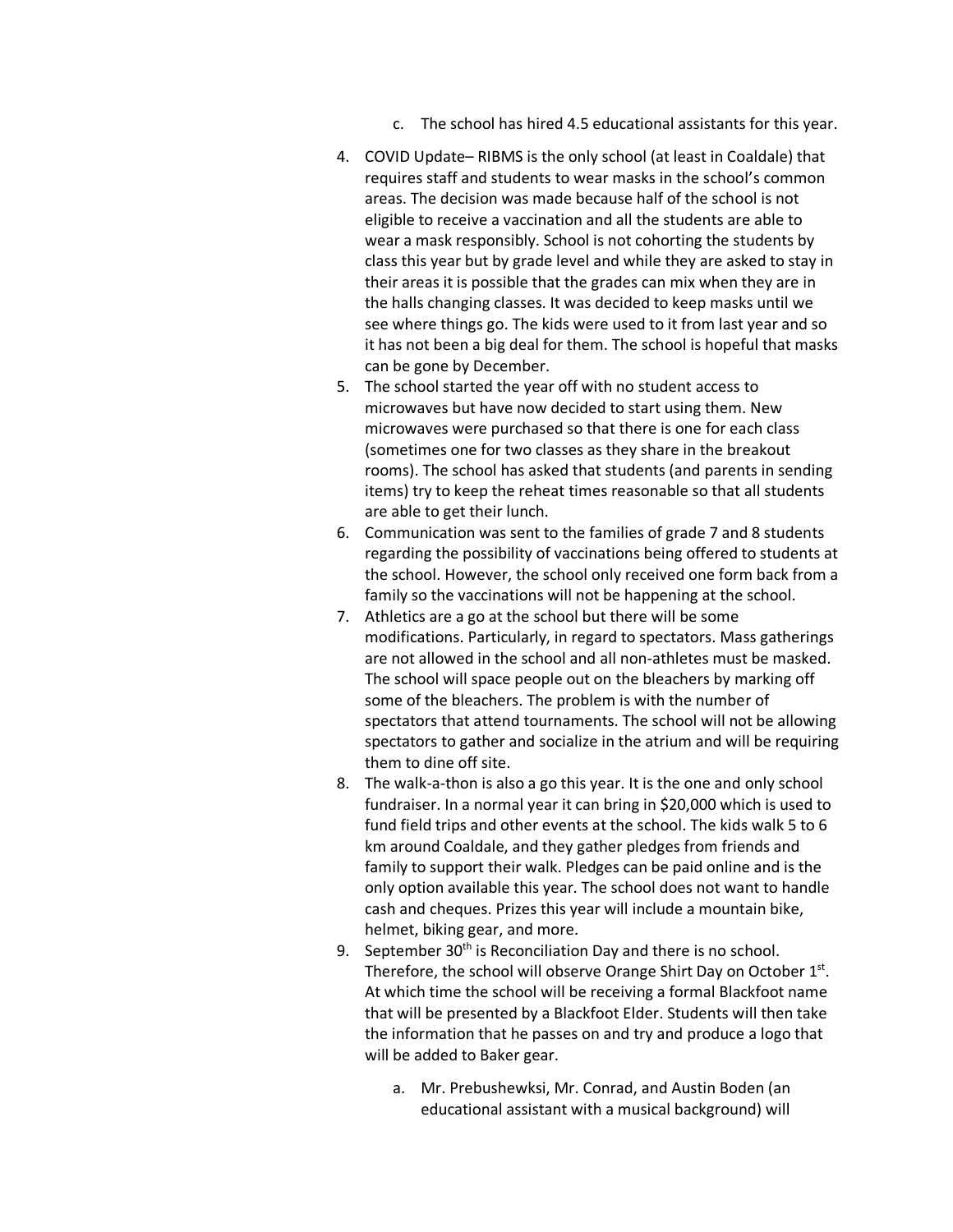develop the story musically and put it on the school website.

- 10. Canteen is back starting Monday, September 20<sup>th</sup>. It has been taken on by Mrs. Pilling this year. Each grade will be assigned a day that they can purchase lunch from the Canteen. Initial plan is to have the grade 6's on Monday, grade 7's on Tuesday, grade 5's on Wednesday, and grade 8's on Thursday. There is a possible conflict with the Hot Lunch program on Wednesday. It was decided to have the grade 5's on Wednesday as they aren't familiar with how the hot lunch program works however, if a problem occurs the school will reevaluate. Volunteers to help are most welcome and can contact the office.
- 11. There are plans to do a drama production this year.
- 12. Council Meetings are planned to occur in person at this time but will be reevaluated each month.
- 13. Since the school cannot host a "Meet the Teacher" night in person the teachers for each grade level are going to record a video that will be posted online for the parents to view and virtually "meet" the teacher. All the videos should be up by October  $1<sup>st</sup>$ .
- 5. Business Arising from the Minutes
	- a. None
- 6. New Business.
	- a. Council meetings are scheduled to be in person but will be reevaluated each month.

## 7. Bouquets

- a. From Tammy Bolstadt to Mr. Conrad and the band clinicians as the band clinic was awesome.
- b. From Mr. Prebushewski to the principals of JEES and Kate Andrews for their efforts and openness on collaborating on the school's reentry plans.
- c. From Suzi Neufeld to Carley Campbell for accepting the Chairperson position.
- d. From Carley Campbell to the staff and teachers for how well school started this year. Teacher communication has been awesome and is greatly appreciated. The emails that have been sent have been great.
- e. From Tammy Bolstad to Mrs. Pillings who has been great at helping the students in the library.
- f.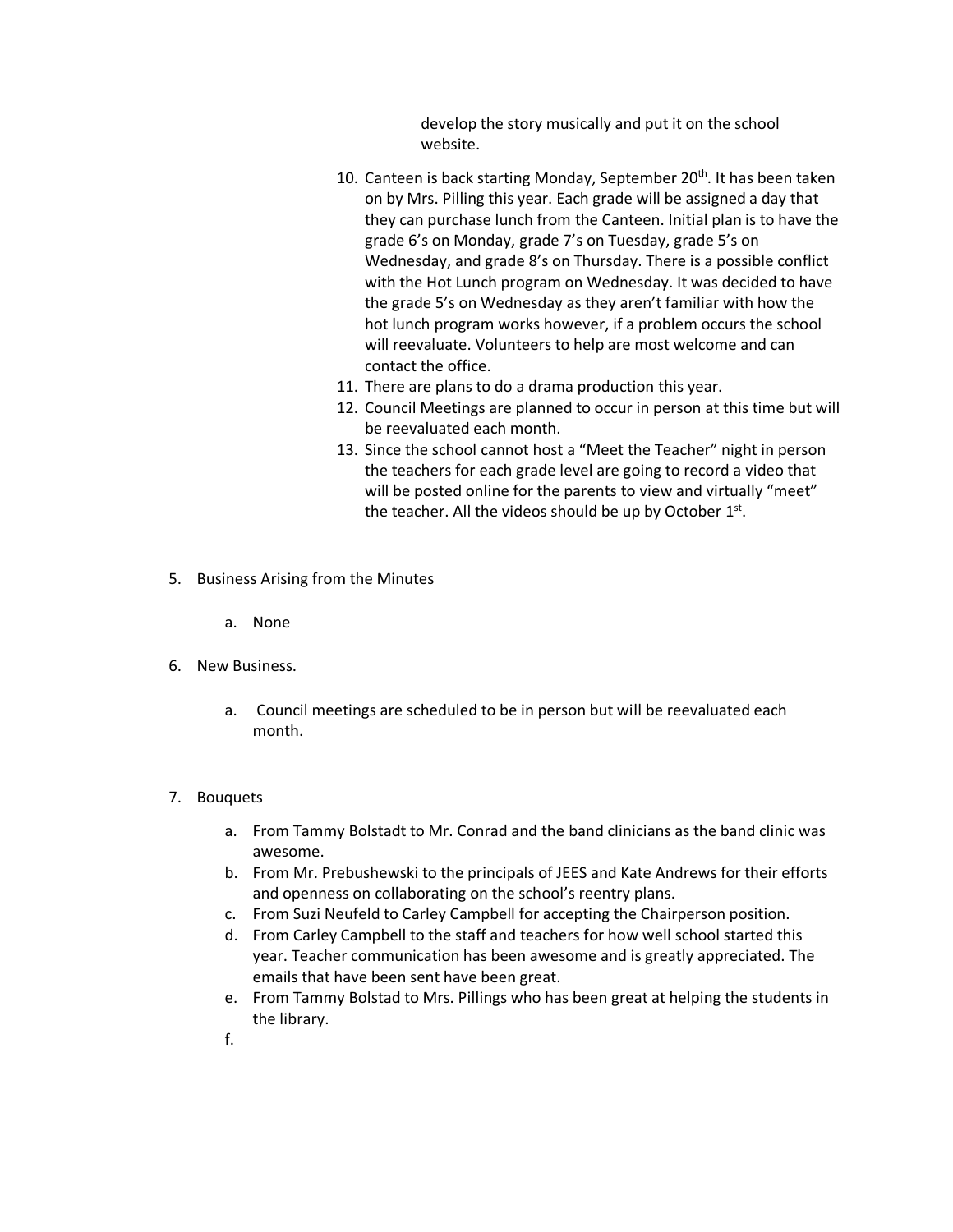- 8. Next Meeting
	- a. November 9, 2021, at 6:30 pm.
	- b. January 11, 2022
	- c. March 8, 2022
	- d. May 10, 2022
- 9. Adjournment at 7:31 pm.
	- a. Motion to adjourn Carley Campbell